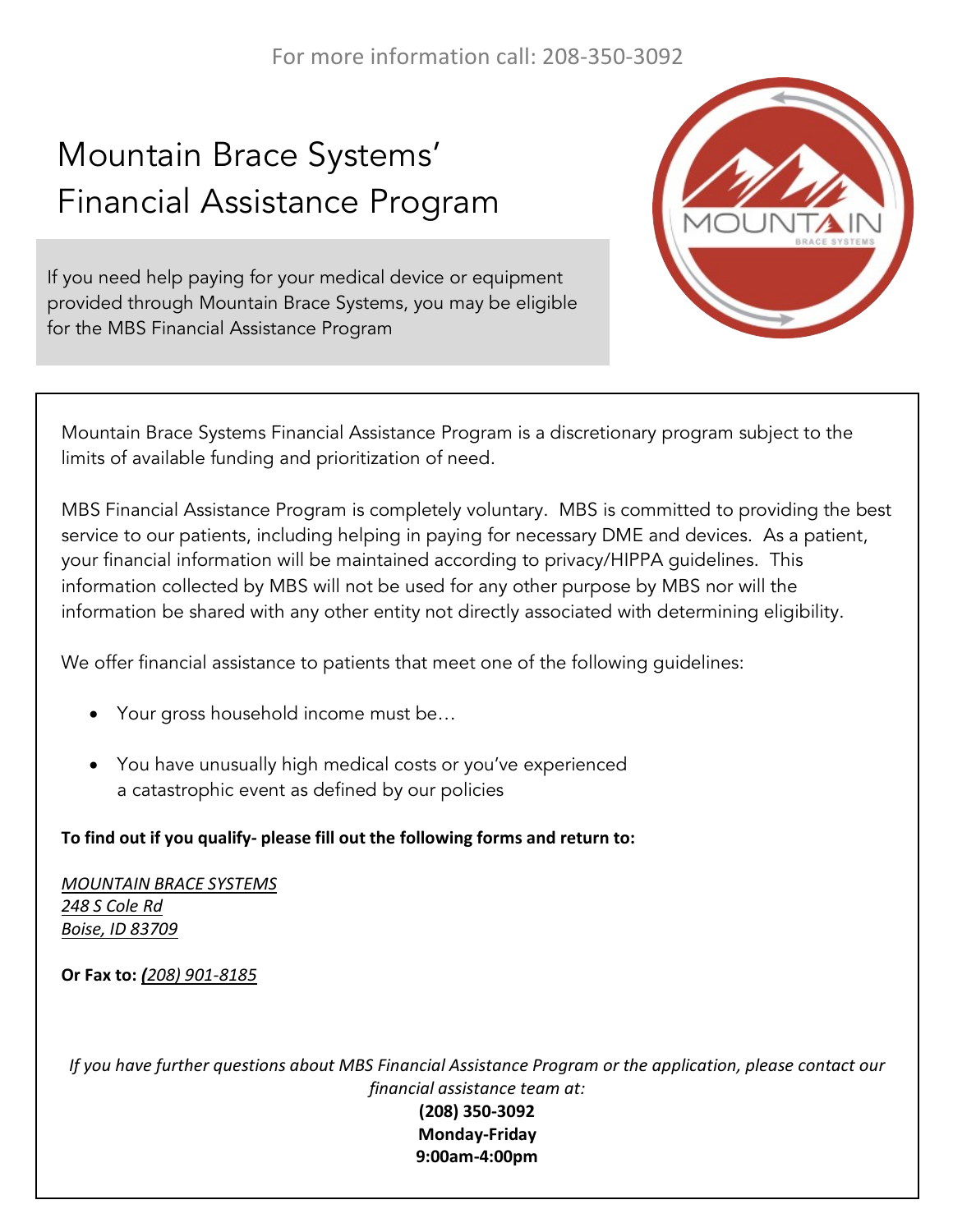#### MOUNTA **BRACE SYSTEMS**

## MBS Financial Assistance Program Application

| Phone Number: Management Phone Number:                                                                                                                                                                     |                                                                                                                                                                                    |  |
|------------------------------------------------------------------------------------------------------------------------------------------------------------------------------------------------------------|------------------------------------------------------------------------------------------------------------------------------------------------------------------------------------|--|
|                                                                                                                                                                                                            |                                                                                                                                                                                    |  |
|                                                                                                                                                                                                            |                                                                                                                                                                                    |  |
| Employment status: Currently employed? _____YES ______ NO                                                                                                                                                  |                                                                                                                                                                                    |  |
|                                                                                                                                                                                                            | Have you applied for Medicaid? _____YES _____NO Medicaid Number: ___________________________________                                                                               |  |
| -Applicant/Guardian-                                                                                                                                                                                       | -Applicant's Spouse-                                                                                                                                                               |  |
| Last name, first name, middle initial                                                                                                                                                                      | Last name, first name, middle initial                                                                                                                                              |  |
| Date of birth                                                                                                                                                                                              | Date of birth                                                                                                                                                                      |  |
| <b>Current Address</b>                                                                                                                                                                                     | <b>Current Address</b>                                                                                                                                                             |  |
| City, State, Zip                                                                                                                                                                                           | City, State, Zip                                                                                                                                                                   |  |
| -Monthly Gross Income-                                                                                                                                                                                     | -Monthly Gross Income-                                                                                                                                                             |  |
| Salary/wages<br>Alimony/child support<br>$\frac{1}{2}$<br><b>Business income</b><br>$\zeta$<br>Pension/Annuities<br>Social Security/SSI/Disability<br>$\mathsf{s}\_$<br>\$<br><b>Rental Property</b><br>\$ | Salary/wages<br>Alimony/child support<br><b>Business income</b><br>Pension/Annuities<br>Social Security/SSI/Disability<br>\$<br><b>Rental Property</b><br>Other___________________ |  |
| -Current Assets-<br>\$.<br><b>Checking Account(s) Balance</b>                                                                                                                                              | -Current Assets-<br>\$.<br><b>Checking Account(s) Balance</b>                                                                                                                      |  |
| \$<br>Savings Account(s) Balance                                                                                                                                                                           | \$<br>Savings Account(s) Balance                                                                                                                                                   |  |
|                                                                                                                                                                                                            |                                                                                                                                                                                    |  |